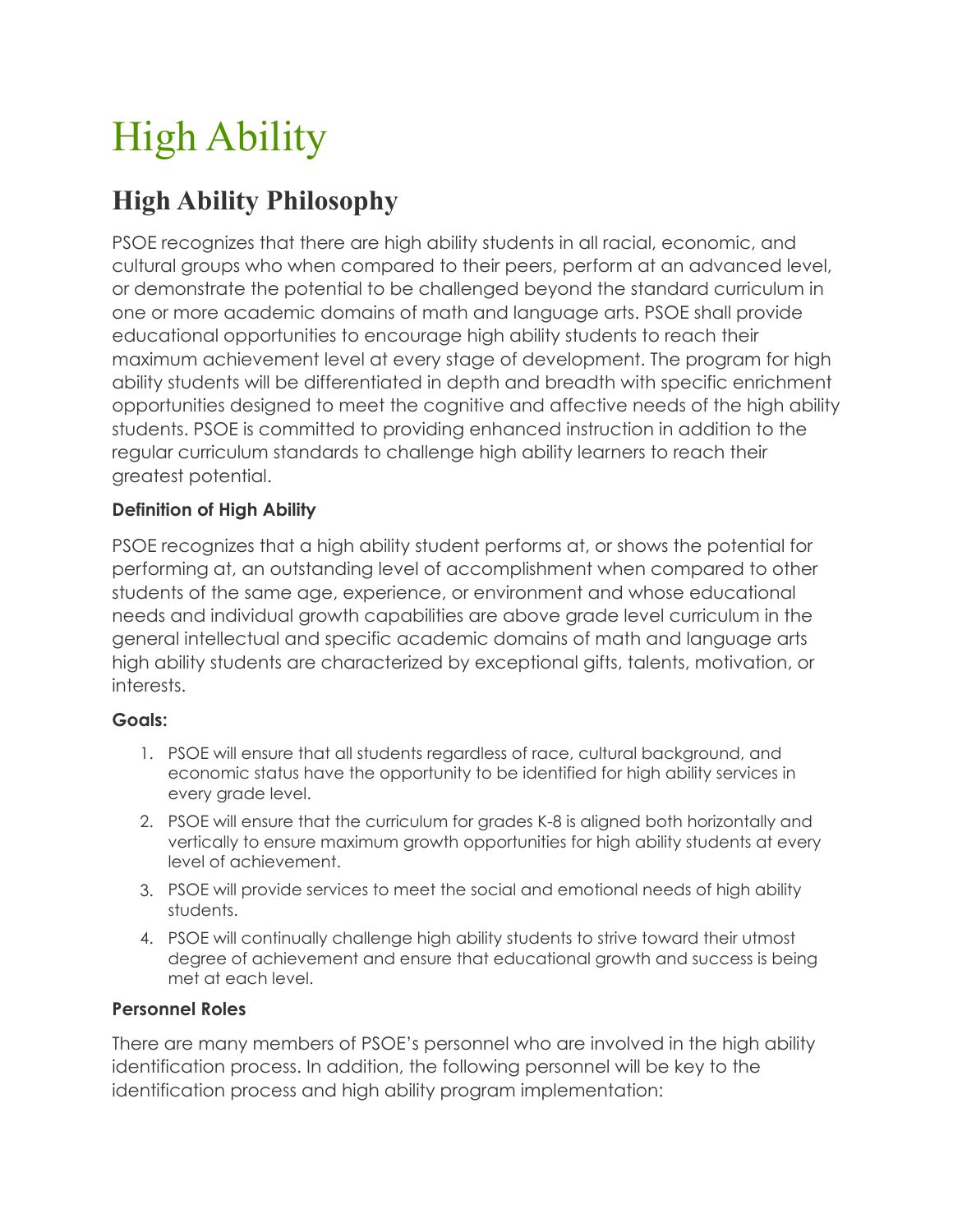- School Director
- Principal
- Curriculum Director
- High Ability Coordinator
- High Ability Cluster Teacher
- High Ability Classroom Teacher
- School Counselor

## **Broad Based Planning Committee**

The Indiana Department of Education requires the establishment of a broad-based planning committee that meets annually to review the local education plan for high ability students. The purpose of this committee is to plan and review the continuous development and implementation of the services and programs for high ability students. The committee will have representatives from diverse groups representing the school and community. The committee must include at least one educator, student, parent, and other community member/stakeholder. The committee is an advisory group that works closely with the PSOE Administrative team in making recommendations about curriculum, professional development, and enrichment resources. This is separate from the Identification Committee.

#### **Identification Process**

Grade level testing for all students takes place in kindergarten, second, fifth, and eighth grades. In addition, a student could be assessed at any time throughout their academic career at PSOE if warranted by data or other recommendation. An Identification Committee composed of the High Ability Coordinator, Curriculum Director, an administrator, the High Ability Cluster Teacher and/or the High Ability Classroom Teacher for the corresponding grade level, and the School Counselor meets to review and evaluate data to determine high ability eligibility.

#### **Timeline of Identification Procedures**

All kindergarten, second, fifth, and eighth grade students are assessed for possible High Ability Program placement during the second semester of the current school year using norm-referenced aptitude, achievement, and qualitative assessments.

#### **Appeals Process**

The formal appeal of a High Ability Program placement decision regarding a student may be made in writing by a parent, teacher, or other stakeholder. The person requesting the appeal must submit an appeal form, (obtained from the school office), to initiate the process.

#### **Exit Policy**